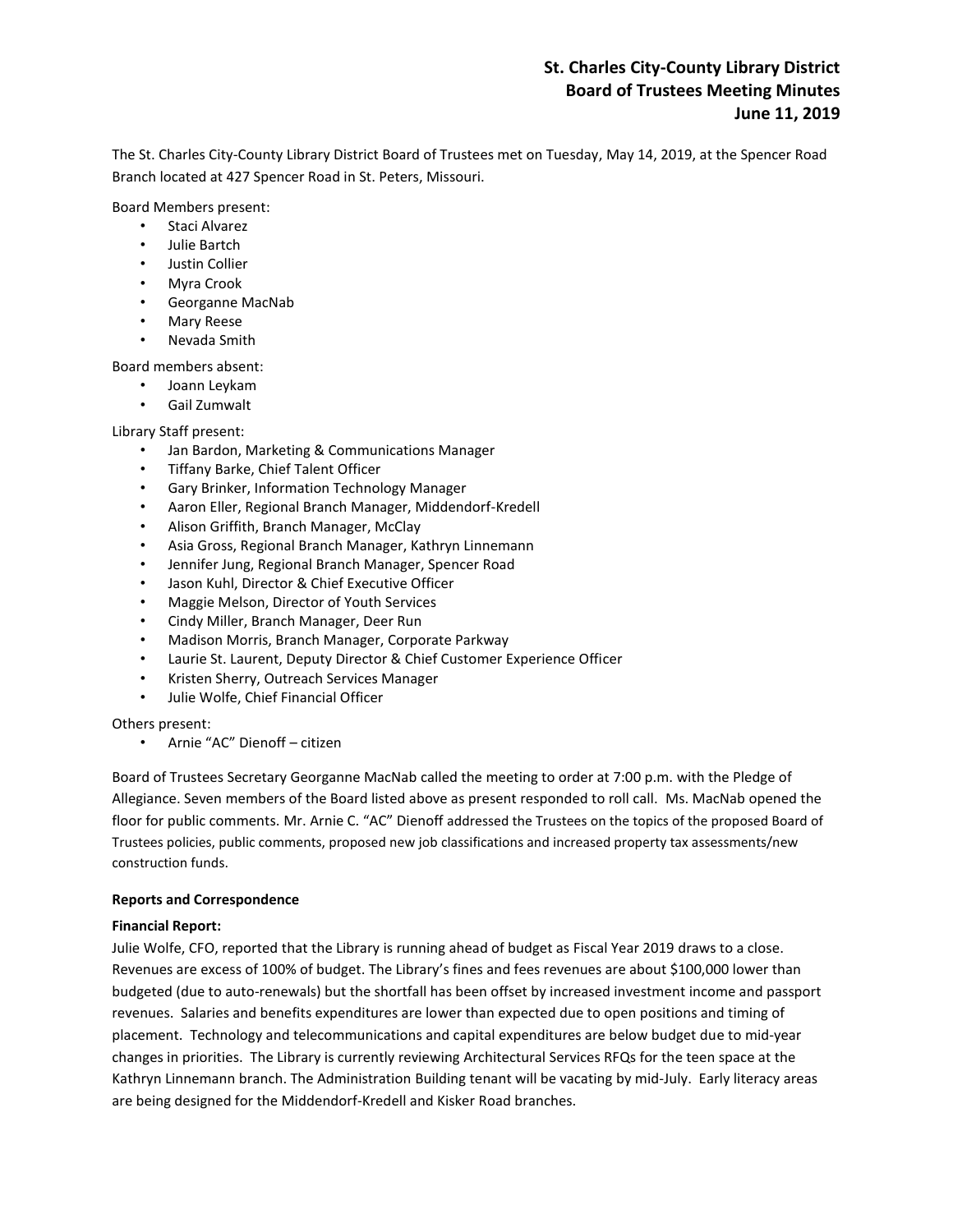**Director's Report:** Jason Kuhl noted the following items in addition to the Director's Report:

- The Library is reviewing twelve responses to the Architectural RFQ.
- Jason encouraged the Trustees to stop by PopUp Library events scheduled this month.
- A new people counter is being piloted at the Spencer Road branch.
- The Portage Des Sioux branch is still closed due to flooding. The Library took steps to unplug electrical equipment and place items on high shelves. The branch and its contents are fully insured for flooding.
- In response to the recent ransomware attack experienced by the city of Baltimore, the Library has installed all of the security patches currently available to address vulnerabilities.
- The Director's Report will be reformatted, beginning in July, by Strategic Plan goal.

**Monthly Statistical Report:** Jason highlighted that monthly physical circulation has increased for the last three months, mainly due to auto-renewals. Total Circulation for the month of May 2019 was 531,502, which includes physical checkouts, eMedia checkouts, renewals and auto-renewals. New library cards have also increased dramatically (41.76% YTD) since migrating to Polaris. There were 1,983 new library cards issued in May, 196 of which were online registrations. Year-to-date eMedia usage increased 4.60% (752,342 in FY 19 vs. 719,245 in FY 18). FY 19 year-to-date program attendance has increased 9.98% and the number of programs offered has increased 9.04%. There were 123,633 self-checkouts in May.

### **Correspondence:** None.

### **CONSENT AGENDA:**

- Minutes from May 14, 2019, Meeting
- Minutes from May 14, 2019, Closed Session
- Minutes from May 23, 2019, Budget Work Session
- Minutes from May 23, 2019, Closed Session
- FY 20 Board of Trustees Meeting Schedule

**MOTION:** Julie Bartch moved to accept the consent agenda as presented. Nevada Smith second. It was noted that the May 2020 Board Meeting will include a preliminary FY 21 budget review and will begin at 6:00 pm. Motion approved seven affirmative, zero negative, zero abstentions and two absent.

### **FORMAL AGENDA:**

### **OLD BUSINESS**

**19-42: Review of Proposed Policies** Jason reviewed the several more changes that were discussed at the May meeting which have now been incorporated into the proposed revisions to the Board of Trustees policies a048 – Bylaws of the Board of Trustees, A096 – Open Meetings and Records, and a096 – Board Meetings. The final versions of the policies will be brought to the July 2019 meeting for approval.

The review of the proposed revisions to the Board of Trustees policies was a discussion and no vote was necessary.

### **NEW BUSINESS**

**19-48: FY 20 Salary and Benefits Budget, Policy e512 Salary Schedule** Each year, as part of the annual budget, the Board of Trustees takes action to approve Policy e512, Salary Schedule. Jason recommended approval of the FY 20 salary and benefits budget with an annual step increase of 3% within the established salary grades for eligible employees. Jason also recommended the addition of a 14<sup>th</sup> step (Step N) to the salary schedule to better align the salary schedule with the current library job market.

**MOTION:** Julie Bartch moved to approve the FY 20 Salary and Benefits Budget, Policy e512 Salary Schedule, including a 3% annual step increase within established salary grades for eligible employees and the addition of a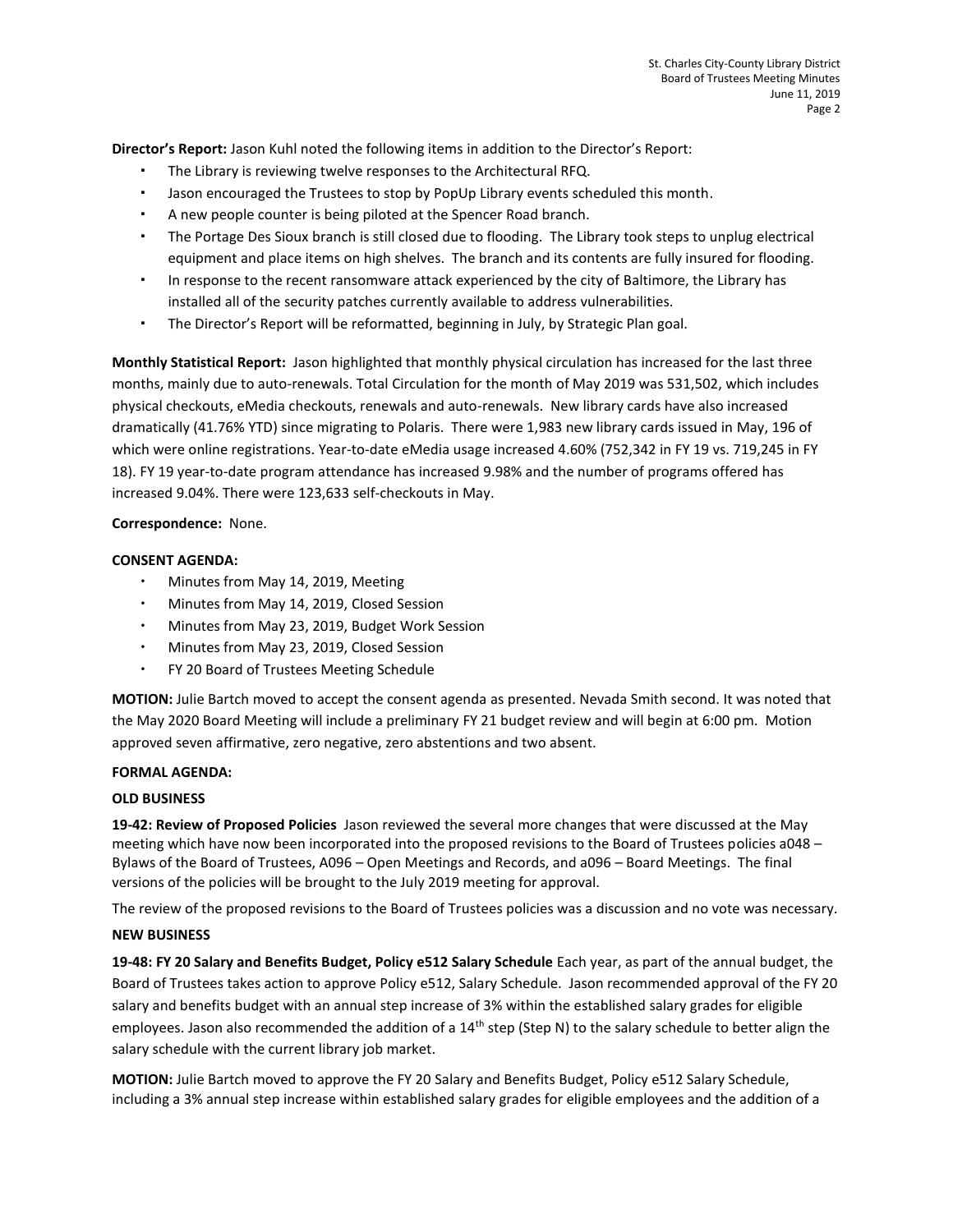$14<sup>th</sup>$  step, Step N, to the salary schedule. Mary Reese second. The roll call vote was: Staci Alvarez – yes; Julie Bartch – yes; Justin Collier – yes; Myra Crook – yes; Georganne MacNab – yes; Mary Reese – yes; Nevada Smith – yes. The motion was approved with seven affirmative, zero negative, zero abstentions, and two absent.

**19-49: Approval of Revised Policy e032 – Job Classifications** A revision to Policy e032 – Job Classifications was presented to the Trustees for approval. The policy was updated to include three new job classifications presented at the May 23<sup>rd</sup> Budget Work Session. The new job classifications are: 032.196, Classes and Events Coordinator; 032.197, School Services Coordinator; and 032.263, Chief Communications and Engagement Officer. The job descriptions for each position were included in the information packet.

**MOTION:** Nevada Smith moved to approve the revision to Policy e032, Job Classifications, including the addition of three new job classifications - 032.196, Classes and Events Coordinator; 032.197, School Services Coordinator; and 032.263, Chief Communications and Engagement Officer. The roll call vote was: Staci Alvarez – yes; Julie Bartch – yes; Justin Collier – yes; Myra Crook – yes; Georganne MacNab – yes; Mary Reese – yes; Nevada Smith – yes. The motion was approved with seven affirmative, zero negative, zero abstentions, and two absent.

**19-50: Approval of Fiscal Year 2020 Budget** The final version of the FY 20 Budget was presented to the Trustees for approval. A preliminary review of the FY 20 budget was held during a Budget Work Session on May 23, 2019. Minimal changes were made to the budget

# **Fiscal Year 2020 Budget Proposal St. Charles City-County Library**

| <b>District Total Revenues</b>                | 20,588,847 |
|-----------------------------------------------|------------|
| Salaries and Benefits                         | 12,801,470 |
| Materials                                     | 3,450,400  |
| Operations                                    | 3,045,172  |
| Technology and Telecommunications             | 1,034,873  |
| <b>General Fund Total Expenditures</b>        | 20,331,915 |
| General Fund Net Surplus / (Deficit)          | 256,932    |
| Capital Projects / Special Fund               | 995,000    |
| <b>District Total Expenditures</b>            | 21,326,915 |
| Net Surplus / (Deficit) with Capital Projects | (738,068)  |

# **REVENUE HIGHLIGHTS**

# **District Taxes**

District tax revenue in FY20 is budgeted at \$19.5 million, a 5.2% increase over the FY19 budget of \$18.6 million. Tax revenue is projected to generate 94.9% of the District's total revenue. Tax revenue includes real and personal property taxes as well as Tax Increment Financing (TIF) payments, Surtax payments, and so on. The tax rate, certified by the Missouri State Auditor in September, is projected to roll back from prior year. State law requires the Assessor to revalue all real property in St. Charles County as of January 1 of every oddnumbered year, which applies to 2019.

# **State Aid for Public Libraries**

The State of Missouri's fiscal 2020 budget includes a \$1.1 million increase to restore prior year reductions to aid public libraries. However, the Governor of Missouri has until June 30, 2019 to issue any line-item veto. He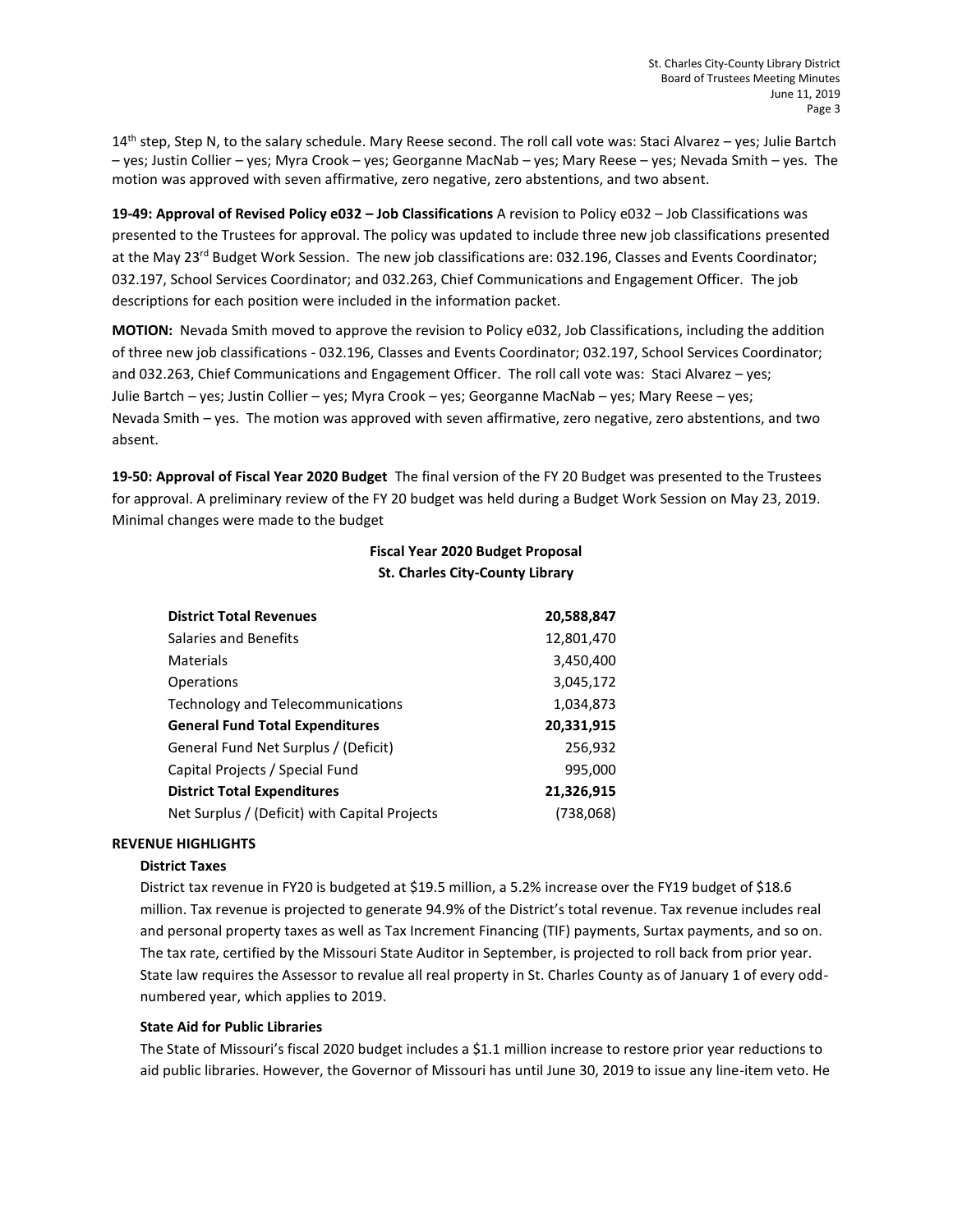may also choose to withhold funds based on the State of Missouri's revenue. The District budgeted \$184,000 in FY20 compared to \$137,000 for FY19.

### **Grants**

Grant funding includes continued support from our Friends of the Library organization, which enhances our Summer Reading Program and supports the District team throughout the year.

The District will also receive Missouri State Library Summer Library Program Grant (LSTA) funding. These funds are used to expand the summer reading program for adults and youth. There are various participant activities such as a coloring contest, bookmark design contest, and "Super Reader" initiative to engage customers.

#### **Investment Earnings**

The investment interest budget for FY20 is projected to increase \$53,000, or 73.6% from FY19. This is due to continued improvement in interest rates that positively impacts the District's Certificate of Deposit (CD) investments.

#### **Charges for Services Fines and Fees**

The District receives income from patrons for fines, lost and damaged materials, rental of meeting rooms and fees for various types of copies. Fines have continued to trend downward since 2014 and are budgeted in FY20 at \$200,000, 50% less than FY19. This is largely due to increased patron usage of electronic materials and the implementation of a new integrated library system, Polaris. Customer auto-renewals have been established in Polaris that facilitate customer extension of material due dates automatically.

The District estimates an 18% decline in nonresident services revenue from FY19 to FY20. This is largely due to an increased number of Reciprocal Lending Agreements entered into by the District with other libraries. These agreements enable the granting of reciprocal library services to residents served by other libraries if certain criteria are met. It benefits residents of both library districts by offering convenient services close to where they work and/or live.

### **Passport Acceptance Facility Fees (Passport Services Fees)**

Four of the District's twelve (12) branches serve as Passport Application Acceptance facilities: Middendorf-Kredell Branch, Spencer Road Branch, Corporate Parkway Branch, and Kisker Road Branch. The District is able to recoup the costs of the program by collecting a \$35 processing execution fee. Estimated Passport Services fee income for FY20 is \$220,000, an increase of 83.3% from FY19. This popular service offsets some of the reduction in services revenue related to fines and fees.

### **Intergovernmental Exchange**

The FY20 budget includes the provision of Tumblebooks, which is children's ebooks access at Wentzville and Ft. Zumwalt schools.

### **EXPENSE HIGHLIGHTS**

### **Salaries and Benefits**

The FY20 budget for salaries and benefits represents 63% of the overall operating expenditure budget.

FY20 budgeted expenditure for salaries and benefits with personnel additions is \$12,801,470. The budgeted amount includes annual salary step increases for eligible employees, taxes, and expenses related to the benefit program. Medical, dental, disability, and life insurance, plus the defined pension plan are the core components of the benefit package for full time employees.

The budgeted staffing level for the District will increase from 214 full time equivalents (FTEs) in FY19 to 218 in FY20.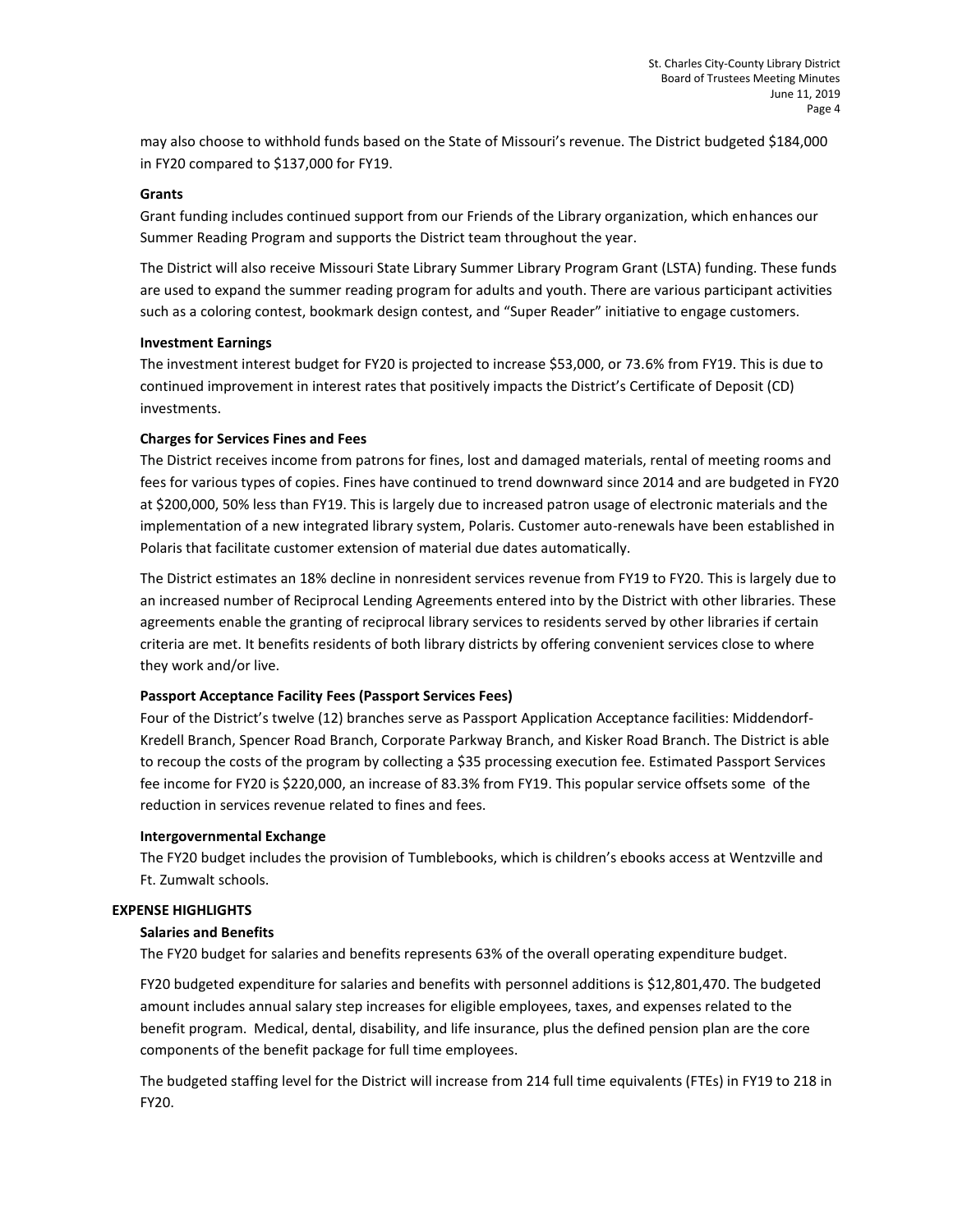### **Personnel Additions**

The adoption of the Library's new Strategic Plan and the process of developing it brought to light several areas in which staffing deficiencies need to be addressed in order to advance the strategic goals. Following are budgeted personnel additions, arranged by strategic goal:

# **Goal 2: Experiences and Outreach**

# *School Services Coordinator* **(1 FTE)**

Developing better relationships with schools and the homeschool community is a significant focus of the strategic plan. By having a position dedicated to coordinating this work and approaching it in a centralized, systematic way, the District will be able to make substantial progress in this area.

# *Classes & Events Coordinator* **(1 FTE)**

Similar to the above, District efforts at planning and assessing classes and events are limited due to a lack of centralized staff support for the adult and youth services departments.

# *Public Services Librarian* **(.5 FTE additional hours for existing staff)**

Currently a full-time staff member splits her time between Outreach Services and the Spencer Road branch. With continuing emphasis on Outreach Services, which has been reinforced by the strategic plan, the District needs her to focus all of her time on that area.

# *Paraprofessional* **(1 FTE existing staff—formerly a grant funded position)**

One member of the District's small Outreach Services staff was in a grant-funded position until earlier in the year. She has been in our temporary employee pool since, and we now need to incorporate her position into the budget.

# **Goal 3: Service Model**

# *Paraprofessional (Youth Focus)—Spencer Road Branch* **(1 FTE)**

Spencer Road Branch is understaffed in the youth area when compared to the other regional locations. At this time, they have only five employees—two of them part-time— dedicated to serving youth, ages 0-18 years old. This is 48 fewer hours per week than the Library's other Regional branches.

# *Paraprofessional—Deer Run Branch* **(1 FTE)**

Deer Run Branch staffing levels and composition need to be brought in-line with system- wide expectations. They have fewer paraprofessional staff than other general purpose locations, which impacts their ability to offer the same standard of service when it comes to the classes and events that we expect from other locations.

# *Assistant Branch Manager—Kathryn Linnemann Branch* **(1 FTE)**

Over the past year, Regional Branch Managers have assumed more District-wide planning and leadership responsibilities. Having leaders from branches among the decision-makers for the District has been invaluable, but balancing these responsibilities with the day-to-day operation of their branches has been difficult.

As an immediate solution, the District assigned assistant branch management responsibilities to the Information Resource Managers at those locations, but it has become clear that those blended responsibilities are not a long-term solution. At this point, the three regional branches should have standalone assistant managers and the District proposes adding them at busier general purpose locations in the future as budget allows.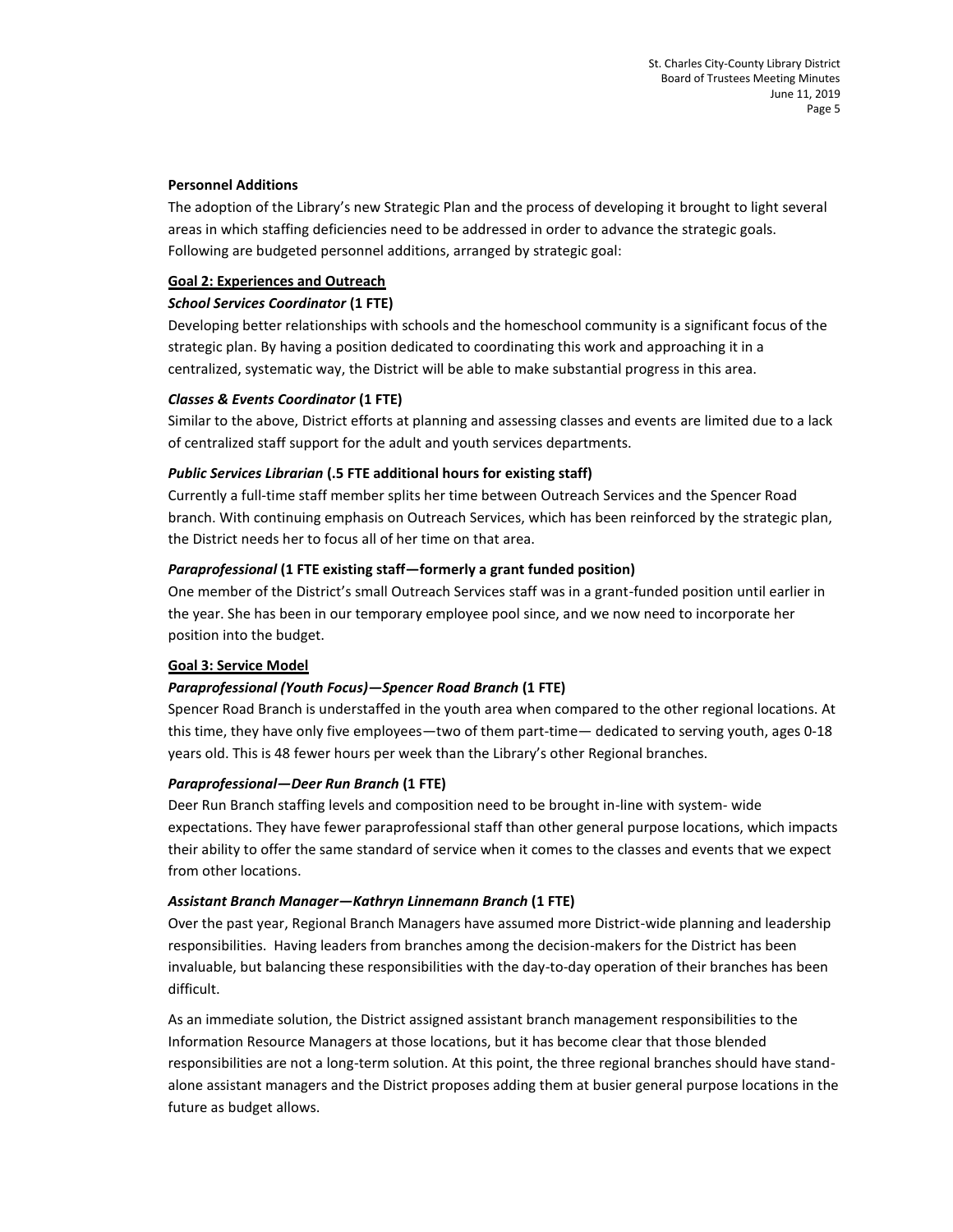These are entry-level management positions which provide a path for advancement within the organization for librarians who do not have previous management experience. They allow the District to grow the management team internally instead of hiring from the outside for management positions.

We have made every effort to provide for these positions through internal staffing realignments. We were able to add a stand-alone assistant manager at Middendorf- Kredell Branch already and will be adding one at Spencer Road Branch soon, both without adding staff positions. For the final position at Kathryn Linnemann Branch, however, we need to add an additional position.

### **Goal 4: Digital Leadership**

# *IT Support Specialist* **(1 FTE)**

The District currently has only two IT staff focused on supporting computing technology at all District locations and none who are experts as to the audio-visual technology that is used by staff and public in our meeting spaces. The District must increase resources in this area to provide the necessary technology support to our staff and patrons.

# **Goal 5: Public Relations and Marketing**

# *Chief Communications and Engagement Officer* **(1 FTE)**

Community engagement is an emphasis of the strategic plan and will be critical as the District brands and messages any capital improvement campaign. This member of the executive team will be responsible for directing and advancing the library's brand strategy, communications, marketing, and public relations efforts as well as directing and overseeing strategic engagement functions. He or she will supervise the Marketing Manager who will continue to focus on managing the day-to-day production of marketing materials.

# **Library Materials**

The FY20 Materials Budget of \$3,450,400 is an increase of \$179,900 over FY19, or 5.5%. The intent of the increase is to lower wait times for popular materials in the formats of downloadable book, downloadable audio, print books, and movies. The cataloging and processing budget will also increase in FY20 as we transition to available vendor solutions for those services.

The District's streaming service continues to grow each month. The streaming expenditure category is increasing in FY20 to \$450,000 from \$330,000 in FY19, or 36.6%. The District's Hoopla service attracts hundreds of new users each month. Customers appreciate getting eBooks, eAudios, comics, music, movies and television shows with no wait. Kanopy, an additional streaming service for movies, primarily consists of documentaries, international films and learning cinema.

Collection Services continues to work on right sizing electronic resources, which has resulted in a decrease of \$98,800 for reference and electronic resources. Future focus will be on digital learning and providing the most relevant resources that our customers use. Several databases with low use or duplicated content will not be renewed for FY20.

### **Adult and Youth Programming**

The FY20 Adult and Youth Programming budget is increasing \$80,500 from FY19. This change is due partly to increased expenditures related to expected grant funding. It also incorporates the introduction of Pop-Up Programming within our branches and via Outreach Services.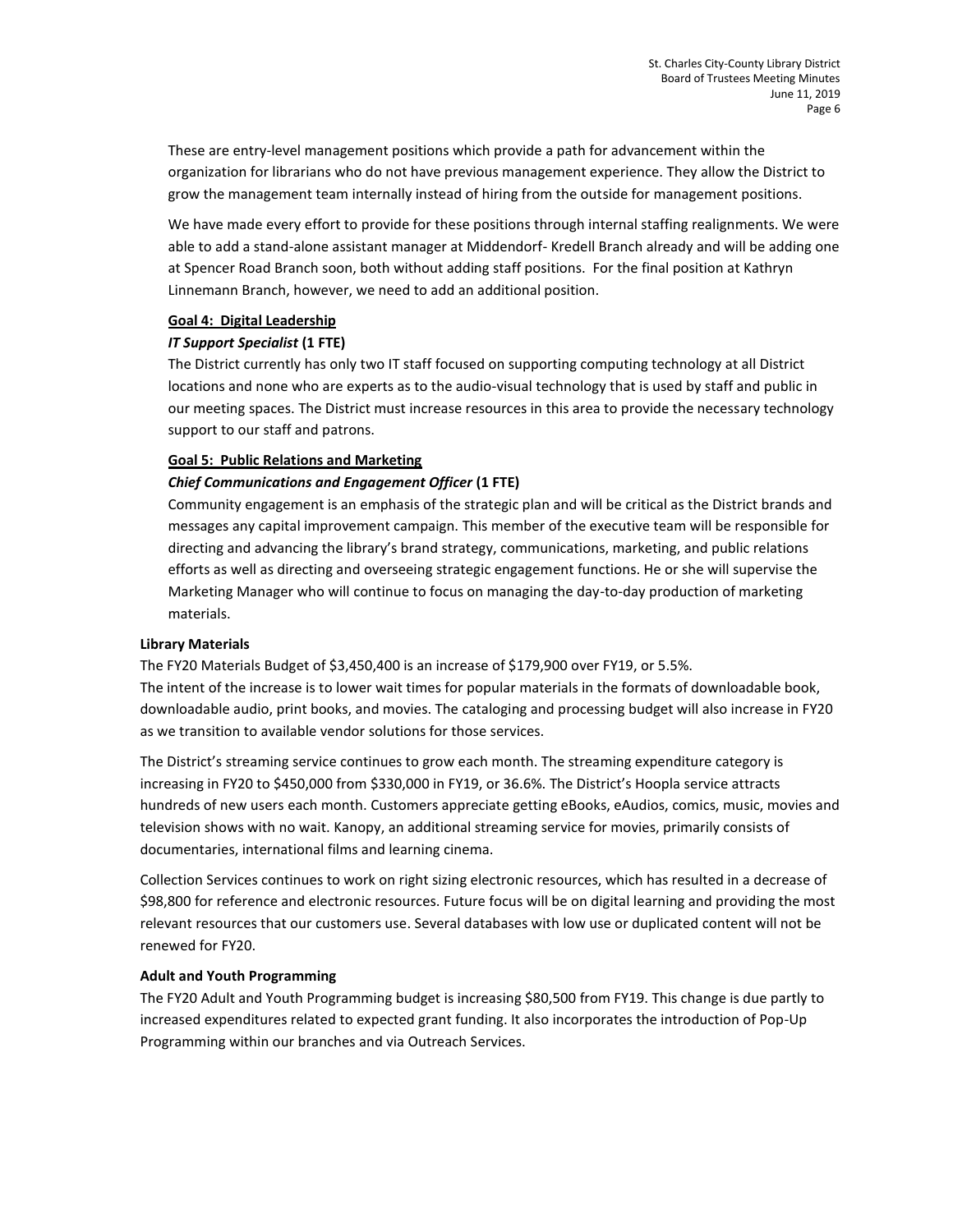Pop-Up Programming are kits/supplies that allow for portable and spontaneous activities to be provided to groups of people where they are, whether inside our branches or in the community through Outreach Services.

As libraries continue the trend of providing services beyond books, maker spaces and equipment that facilitate crafting and creation have become a popular part of these expanded services. The District will invest in new "maker" equipment to provide these services to the community.

With the generous support of the Library Foundation's Fund-a-Need at the 2018 Imagination Gala, the District is investing in equipment for early literacy spaces in two branches, Middendorf-Kredell and Kisker Road. The District aims to eventually provide early literacy spaces in all branches that are a destination for customers. The vision is families coming to the library for the latest books, to attend classes and events, and to enjoy comfortable, energetic, fun spaces. Allowing children to learn through play is a main focus of early literacy.

### **Community Outreach Services**

The FY20 budget for Outreach Services supports both the continued provision of new and high interest titles with regard to materials and expanded programming to the customers we serve.

The District continues to grow Outreach Services with the goal of reaching the entire community, not only those who can visit our physical buildings. This includes senior living facilities, day centers, and many other places where patrons can often experience a sense of isolation, feeling disengaged from the community.

On-site, multi-sensory programs continue to be provided that stimulate memory, encourage conversation and creativity, and promote cognitive skills. Lobby stops are provided at senior living facilities, giving residents access to library materials in the comfort of their residence.

St. Charles County residents that are homebound or disabled and not able to travel to a branch can take advantage of *Library to You* services. *Library to You* volunteers deliver library materials directly to homes or customers may be eligible to receive materials through the U.S. mail service.

# **Marketing**

The FY20 Marketing Budget of \$143,500 is a decrease of \$30,500 over FY19, or 17.5%. Part of this decrease is due to the transfer of budgeted expenditures to Technology and Telecommunications.

Marketing expenditures now included in the Technology and Telecommunications budget are:

- An annual license fee for a software package that will be used to create a new website in house.
- Orange Boy, Inc. product called Savannah, a software subscription to track customer behavior and send an email blast (of information and events) to customers.

As part of the District's new Strategic Plan, we will engage a consulting firm to develop an overall Marketing Plan. The FY20 budget includes \$20,000 in consulting fees for this project.

### **Delivery Fleet Operations, Maintenance and Repairs**

Delivery fleet vehicle operations, maintenance and repairs are budgeted the same in FY20 as in FY19. The District is incurring additional maintenance expense due to vehicle age and improved routine maintenance scheduling.

Due to high mileage, the District anticipates having to replace a fleet vehicle in FY20. This purchase was originally budgeted in FY19 but was deferred to FY20 in order to fully evaluate District needs. The van will be replaced by a vehicle that will provide multipurpose use. This amount has been accounted for under special fund/capital rather than the regular operating budget.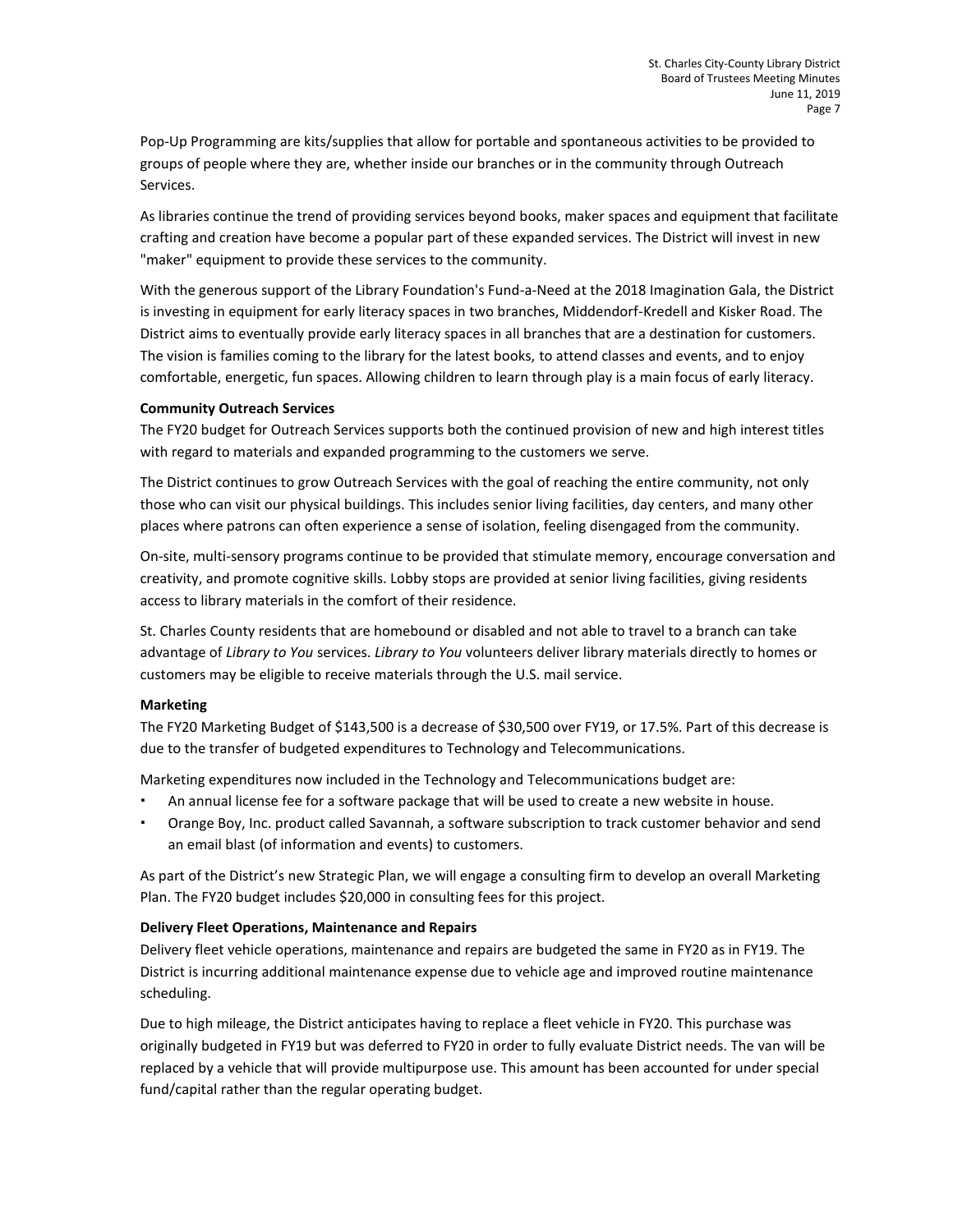### **Buildings and Grounds**

Buildings and grounds expenditures are projected to increase by approximately \$40,000, or 5.3%, from FY19 to FY20. This reflects cost savings experienced due to effective use of internal Facilities Management resources and contract pricing. It also includes additional budgeted expenditure for contractor assistance with ice, snow and other weather related issues.

Minimal renovations are scheduled in anticipation of the outcome of the FY20 Master Facilities Plan process. Facilities Management will continue to focus on safety, accessibility, continuous improvement, preventive maintenance, and ongoing development of ways to increase operating efficiency while reducing costs.

### **Equipment/Furnishings, Maintenance and Repair**

The equipment, maintenance and repair budget will decrease to \$430,910 in FY20, or 5.9% from FY19. Various types of furnishings and shelving will be replaced or added to enhance children (early literacy), teen, computer and study areas, patron spaces and meeting rooms.

FY20 budget includes items such as branch signage, computer stations, a media dispenser, and other equipment.

Equipment service contract review and ongoing management has resulted in an increase of only \$1,200 to the FY20 budget for improved, regular maintenance.

### **Travel, Training and Dues**

Training and professional development costs will increase approximately \$19,274, or 13.2%, over FY19. There will be increased participation in Public Library Association (PLA), American Library Association (ALA) and Missouri Library Association (MLA) conferences and training for staff throughout the organization.

Other costs include training and conferences for Development, Marketing, Community Outreach Services, Facilities, Human Resources and Finance. Professional and community organization dues and staff training (Staff Development Day, American Red Cross and other training) are also included in the FY20 budget.

The District continues to be a member of the Urban Libraries Council (ULC), an innovative organization, advocating the value of libraries. ULC focuses on: Education, Digital Inclusion (access and equity in communities), and Partnerships (for creating healthy, sustainable communities).

The District updated Travel Policy (f032) to be effective beginning FY20. The changes include reimbursing mileage at the established U.S. Government General Services Administration (GSA) rate in effect at the time of travel. Reimbursement for meals is to be the lesser of the actual cost incurred and the established GSA per diem rate at the time of travel. Combined, the policy changes will result in increased travel expenditures that have been incorporated into the FY20 budget.

# **Professional Services and Data**

Professional services and data is projected to increase approximately \$101,000 overall in FY20 from FY19. This is largely due to engaging a consultant to assist in facilities planning and an increase in legal services and software subscription fees.

The District is budgeting a total of \$100,000 for facilities planning consulting, which uses a structured process to create a Facilities Master Plan. This also includes financial capacity planning and additional recommendations and implementation guidance. The process will include stakeholders to provide feedback and determine future needs based on relevant collected and analyzed data for St. Charles County.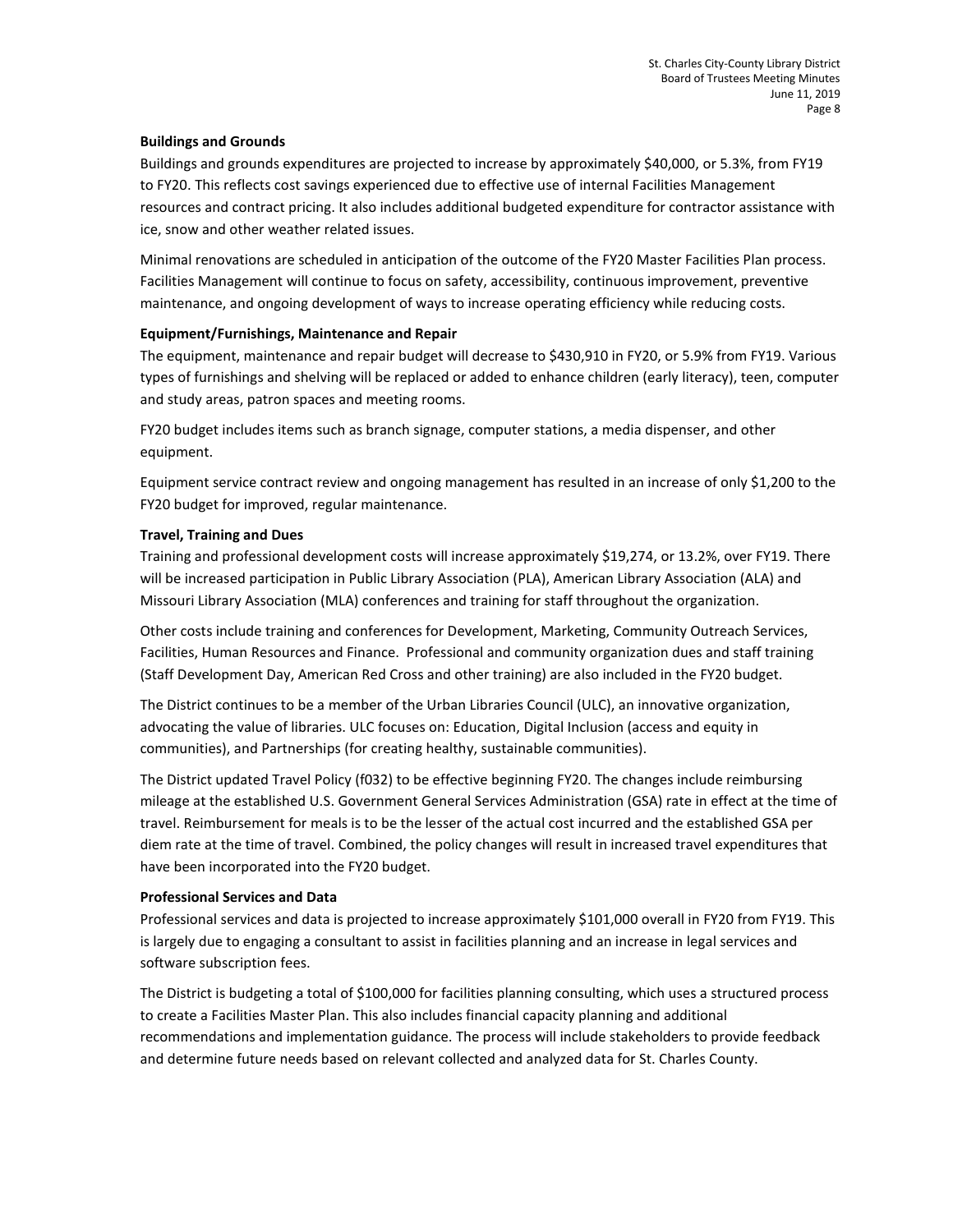The District has budgeted \$60,000 in legal fees for continued assistance in various areas including compliance review of policies and needed revision (many are outdated), Board and staff education, employment issues, contract review, and so on.

## **Information Technology**

Overall, technology and telecommunication expenditures will increase \$345,000, or 50%, from FY19 to FY20. This increase is due to this budget category now including Polaris integrated library system subscription fees, new library website software as a service subscription fees, and the Savannah marketing software subscription fees.

Software expenditures will increase in FY20 due to higher Microsoft licensing charges. The majority of Windows and MS Office licenses on both staff and public computers are outdated and need renewal. The District plans to migrate computers to Microsoft 365, a subscription product that includes both Windows and Office 365.

Consulting and Professional Fees include funding for foundational technology assessment and redesign to support Strategic Plan implementation efforts. IT Service Management system subscription fees are also included. This system is intended to support IT Help Desk management via use of a work order submission and technician follow up.

Telecommunications/Data expenditures reflect a significant increase to support a planned Hotspot lending program. Patrons will be able to check out portable Internet access devices with unlimited data plans. For example, a Hotspot loan can assist students that do not have home Internet access for homework or someone who would like to search for a job outside of the library's walls.

Equipment expenditures include public computer replacements for all branches, security camera upgrades and replacements, service fees for the free Fax/Scan devices, and a new people-counter system for the Spencer Road Branch.

Subscription fees for Polaris, the new integrated library system (ILS), are now included in the IT software subscription budget.

The Trustees expressed their appreciation to staff involved in preparing the FY 20 Budget. The detailed FY 20 Budget will be available on the Library's website, [www.MyLibrary.org,](http://www.mylibrary.org/) beginning July 1, 2019.

**MOTION:**. Julie Bartch moved to approve the Fiscal Year 2020 Budget as presented. Justin Collier Second. The roll call vote was: Staci Alvarez – yes; Julie Bartch – yes; Justin Collier – yes; Myra Crook – yes; Georganne MacNab – yes; Mary Reese – yes; Nevada Smith – yes. The motion was approved with seven affirmative, zero negative, zero abstentions, and two absent.

**19-51: Election of Officers for Fiscal Year 2020** Ms. MacNab explained that, historically, the Board has held its annual election of officers at the June meeting. The timing of the election of officers can be problematic as reappointment of current board members and appointment of new board members generally takes place in July. The Trustees discussed moving the election to later in the year after re-appointments/appointments are complete. Jason reported that he spoke with the Library's legal counsel and verified that Missouri state statute does not dictate when the election of officers needs to occur. Moving the election of officers to August or September would allow new members of the Board to express interest in serving as an officer. The Trustees also discussed benefits of the tradition of moving up through each of the offices (Treasurer, Secretary, Vice-President and President) for a two-year term. Pending approval to move the election of officers to later in the year, all current officers, with the exception of the current Treasurer, would continue in their role until the election is held. The current Treasurer,